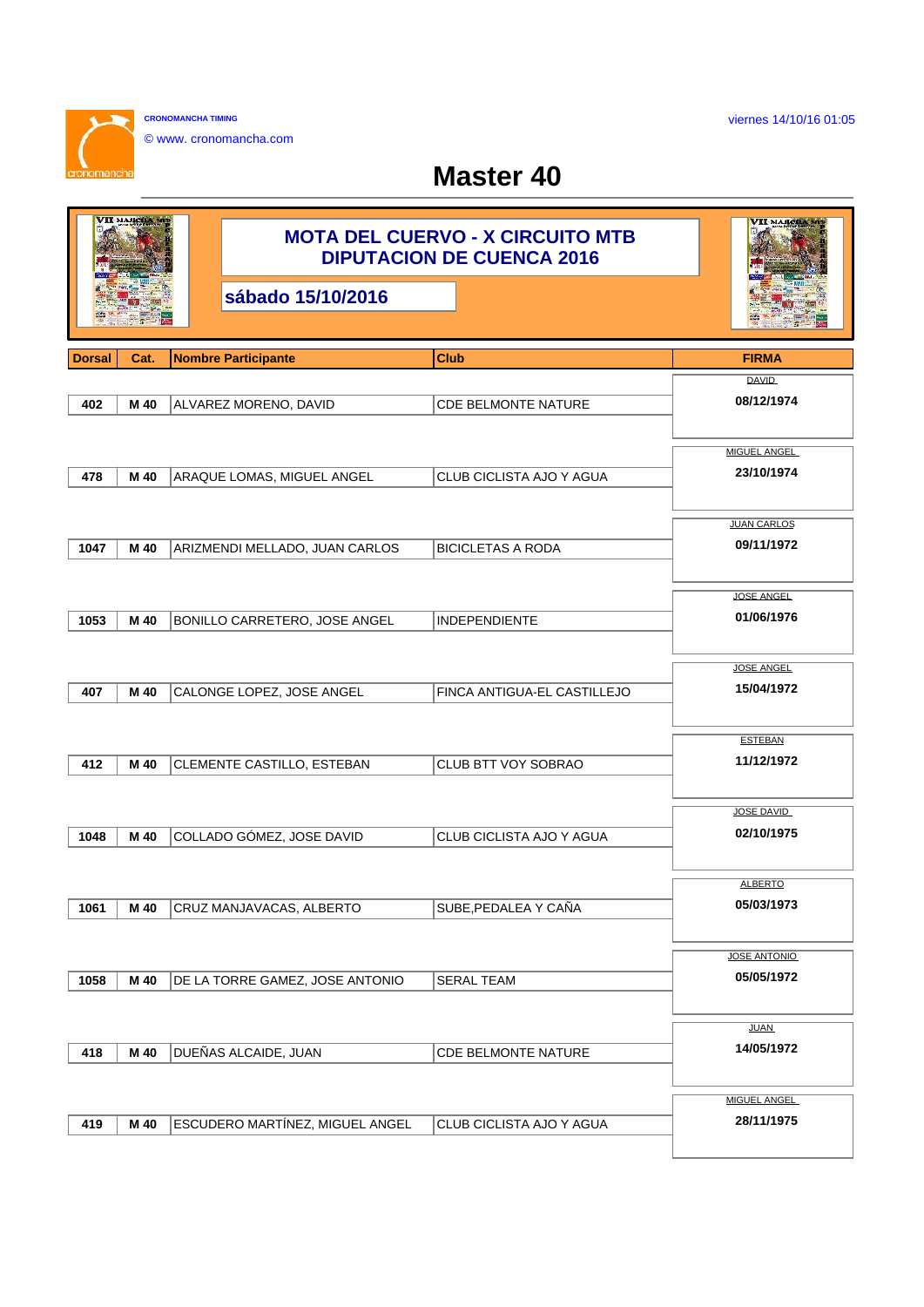viernes 14/10/16 01:05

**CRONOMANCHA TIMING** © www. cronomancha.com

 $\sim$ 

## **Master 40**

|      |      |                                  |                                | <b>ANDRES</b>       |
|------|------|----------------------------------|--------------------------------|---------------------|
| 422  | M 40 | FLORES ESCUDERO, ANDRES          | <b>BTT LA RODA</b>             | 10/10/1976          |
|      |      |                                  |                                |                     |
|      |      |                                  |                                |                     |
|      |      |                                  |                                | <b>JUAN JOSE</b>    |
| 423  | M 40 | GALINDO PRIETO, JUAN JOSE        | <b>BTT BICIQUINGOS</b>         | 24/01/1974          |
|      |      |                                  |                                |                     |
|      |      |                                  |                                | <b>JESUS</b>        |
| 426  | M 40 | GOMEZ DEL CASTILLO, JESUS        | <b>CERRO LA HORCA</b>          | 23/12/1972          |
|      |      |                                  |                                |                     |
|      |      |                                  |                                |                     |
|      |      |                                  |                                | <b>MIGUEL ANGEL</b> |
| 429  | M 40 | GONZALEZ RUIZ-TARAZONA, MIGUEL   | FINCA ANTIGUA-EL CASTILLEJO    | 20/06/1974          |
|      |      |                                  |                                |                     |
|      |      |                                  |                                | <b>JORDI</b>        |
| 431  | M 40 | HERRAIZ PONS, JORDI              | PEñA CICLISTA ARGUISUELAS CARB | 05/02/1974          |
|      |      |                                  |                                |                     |
|      |      |                                  |                                |                     |
|      |      |                                  |                                | <b>ANDRES</b>       |
| 469  | M 40 | HERREROS HORTELANO, ANDRES       | RUJAMAR-VALENCIA BARRIOS       | 25/09/1975          |
|      |      |                                  |                                |                     |
|      |      |                                  |                                | <b>JOSE VICENTE</b> |
|      |      |                                  |                                | 11/12/1973          |
| 1055 | M 40 | HUERTAS ALCOLADO, JOSE VICENTE   | PC HERRADA                     |                     |
|      |      |                                  |                                |                     |
|      |      |                                  |                                | <b>JOSE MANUEL</b>  |
| 1050 | M 40 | LóPEZ ROBISCO, JOSE MANUEL       | FINCA ANTIGUA EL CASTILLEJO    | 12/04/1972          |
|      |      |                                  |                                |                     |
|      |      |                                  |                                | SANTIAGO JESUS      |
|      |      |                                  |                                |                     |
| 438  | M 40 | LORENTE CASTILLO, SANTIAGO JESUS | CLUB CICLISTA AJO Y AGUA       | 07/11/1975          |
|      |      |                                  |                                |                     |
|      |      |                                  |                                | JOSE FERNANDO       |
| 439  | M 40 | LORENTE NIETO, JOSE FERNANDO     | 3HCYCLES-ULB-DOPPIO SLAVO      | 29/07/1973          |
|      |      |                                  |                                |                     |
|      |      |                                  |                                |                     |
|      |      |                                  |                                | <b>MANUEL</b>       |
| 1049 | M 40 | MARTINEZ BAUTISTA, MANUEL        | CLUB TRI LAS ROZAS             | 26/12/1973          |
|      |      |                                  |                                |                     |
|      |      |                                  |                                | <b>JESUS MIGUEL</b> |
| 1054 | M 40 | MOTA MARTINEZ, JESUS MIGUEL      | PC HERRADA                     | 24/11/1976          |
|      |      |                                  |                                |                     |
|      |      |                                  |                                |                     |
|      |      |                                  |                                | <b>RAMON</b>        |
| 467  | M 40 | PEÑALVER LILLO, RAMON            | FINCA ANTIGUA-EL CASTILLEJO    | 03/08/1973          |
|      |      |                                  |                                |                     |
|      |      |                                  |                                | <b>TOMAS</b>        |
| 1056 |      |                                  |                                | 11/07/1973          |
|      | M 40 | PEREZ CONTRERAS, TOMAS           | PC HERRADA                     |                     |
|      |      |                                  |                                |                     |